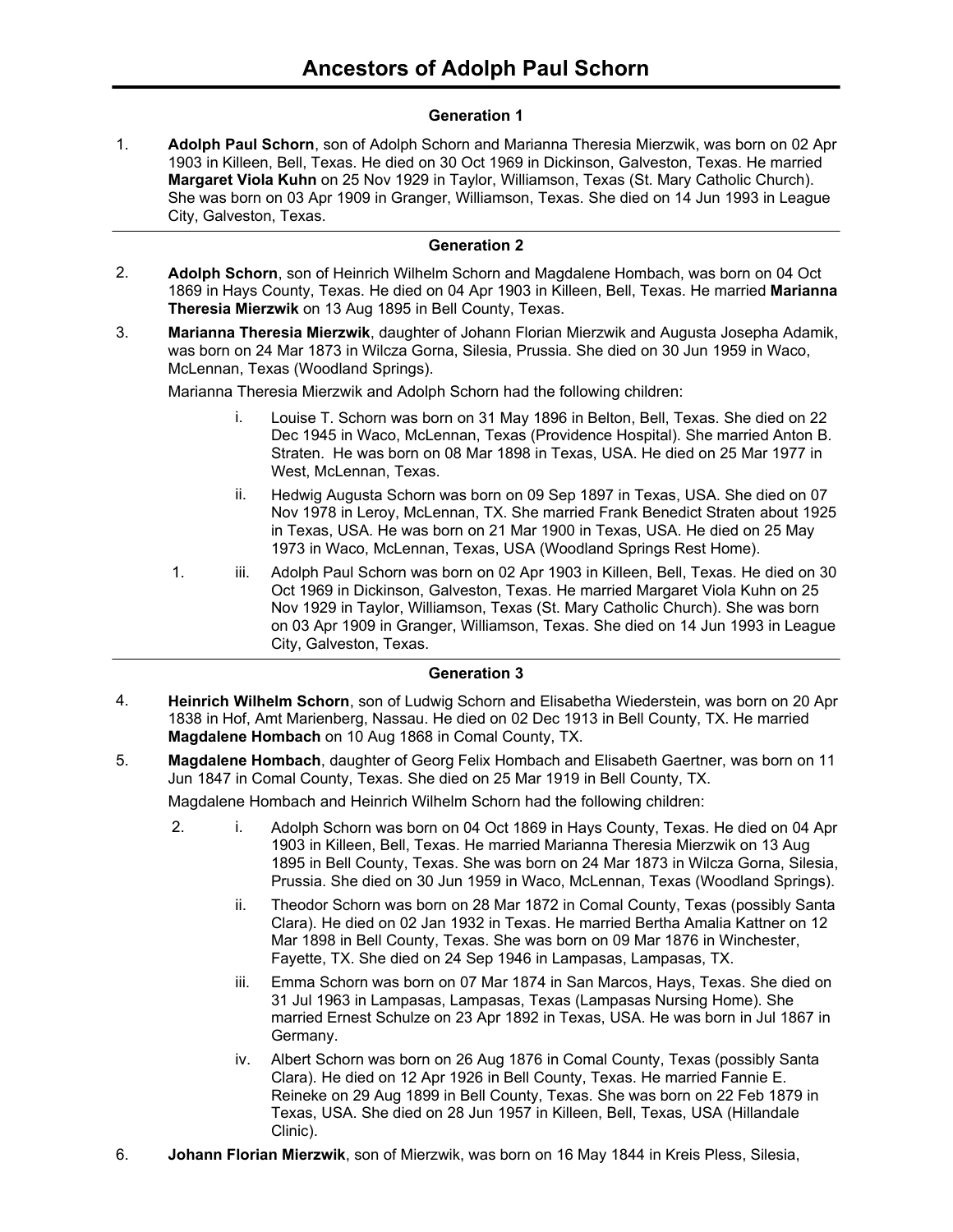**Johann Florian Mierzwik**, son of Mierzwik, was born on 16 May 1844 in Kreis Pless, Silesia, Prussia. He died on 23 Mar 1922 in Killeen, Bell, Texas, USA. He married **Augusta Josepha Adamik**.

**Augusta Josepha Adamik**, daughter of Leopold Adamik and Marianna Agnes Koy, was born in Aug 1851 in Ligota Toszecka, Silesia, Prussia. She died on 21 Mar 1944 in Killeen, Bell, Texas, USA. 7.

Augusta Josepha Adamik and Johann Florian Mierzwik had the following children:

6.

- i. Johann Albert Mierzwik was born on 13 Oct 1870 in Wilcza Gorna, Silesia, Prussia. He died on 27 Jun 1952 in Galveston, Galveston, Texas, USA (John Sealy Hospital). He married Emma Isabell Schwartz about 1902 in Texas. She was born on 14 May 1876 in Decatur, Macon, Illinois, USA. She died on 09 Nov 1954 in Sweetwater, Nolan, Texas, USA.
- 3. ii. Marianna Theresia Mierzwik was born on 24 Mar 1873 in Wilcza Gorna, Silesia, Prussia. She died on 30 Jun 1959 in Waco, McLennan, Texas (Woodland Springs). She married William Frank Bettge. He was born on 17 Feb 1871 in Texas. He died on 26 Aug 1920 in Bishop, Nueces, Texas (Gun Shot). She married Adolph Schorn on 13 Aug 1895 in Bell County, Texas. He was born on 04 Oct 1869 in Hays County, Texas. He died on 04 Apr 1903 in Killeen, Bell, Texas.
	- iii. Albina Mathilde Mierzwik was born on 29 Mar 1875 in Wilcza Gorna, Silesia, Prussia. She died on 09 Nov 1963 in Killeen, Bell, TX. She married William Carl Heuss in 1899 in Texas, USA. He was born in Apr 1873 in Germany. He died about 1910 in Ross, Audubon, IA.
	- iv. Joseph Mierzwik was born on 15 Mar 1877 in Fayette County, Texas, USA. He died on 25 Aug 1959 in Waco, McLennan, Texas, USA (Providence Hospital).
	- v. Paul Longley Mierzwik was born on 15 Mar 1879 in Willow Springs, Bell, Texas, USA. He died on 21 Aug 1951 in Temple, Bell, Texas, USA (Scott & White Memorial Hospital). He married Luther Devora Williams in Dec 1908 in Texas, USA. She was born on 02 Nov 1888 in Van Zandt County, Texas, USA. She died on 10 Oct 1945 in Bell County, Texas, USA.
	- vi. Martena Agatha Mierzwik was born on 13 Jan 1882 in Texas, USA. She died on 14 Jan 1959 in Borger, Hutchinson, Texas, USA (118 East Adams Street). She married John Edward Nobles on 28 Dec 1904 in Bell County, Texas. He was born on 05 Jun 1873 in Georgia. He died on 20 Jan 1956 in Borger, Hutchinson, Texas, USA.
	- vii. Henry Sylvester Mierzwik was born on 31 Dec 1883 in Little River, Bell, Texas, USA. He died on 05 Feb 1978 in Killeen, Bell, Texas, USA. He married Ruby Dee Jackson on 07 Sep 1920 in Bell County, Texas, USA. She was born on 01 Oct 1898 in Bell County, Texas, USA. She died on 23 Jan 1948 in Killeen, Bell, Texas, USA.
	- viii. Helena Sophie Mierzwik was born on 18 Apr 1886 in Killeen, Bell, Texas, USA. She died on 15 Jan 1950 in Temple, Bell, Texas, USA (Kings Daughters Hospital). She married Phillips. He was born about 1886 in Texas, USA. He died before 1920.
	- ix. Wichtoria Mierzwik was born on 06 Jun 1888 in Bell County, Texas, USA. She died on 03 Aug 1987 in Killeen, Bell, Texas, USA. She married Burton S. Shafer. He was born on 03 Apr 1888 in Texas. He died on 16 Jan 1961 in Bell County, Texas, USA.
	- x. Ludwina Josephine Mierzwik was born on 19 Jan 1891 in Little River, Bell, Texas. She died on 05 Nov 1957 in Council Bluffs, Pottawattamie, Iowa. She married Richard Timothy McEvoy on 06 Feb 1918 in Temple, Bell, Texas. He was born on 02 Feb 1884 in Missouri Valley, Pottawattamie, Iowa. He died on 27 Jan 1939 in Council Bluffs, Pottawattamie, Iowa.
	- xi. Alfons Mierzwik was born on 22 Jul 1893 in Texas. He died before 1900 in Texas.

## **Generation 4**

- **Ludwig Schorn**, son of Johann Jost Schorn and Anna Maria Stein, was born on 11 Jun 1811 in Hof, Amt Marienberg, Nassau. He died on 16 Jun 1869 in Comal County, TX. He married **Elisabetha Wiederstein** on 21 Jan 1838 in Marienberg, Nassau. 8.
- 9. **Elisabetha Wiederstein**, daughter of Johann Gerlach Wiederstein and Anna Elisabeth Hommel,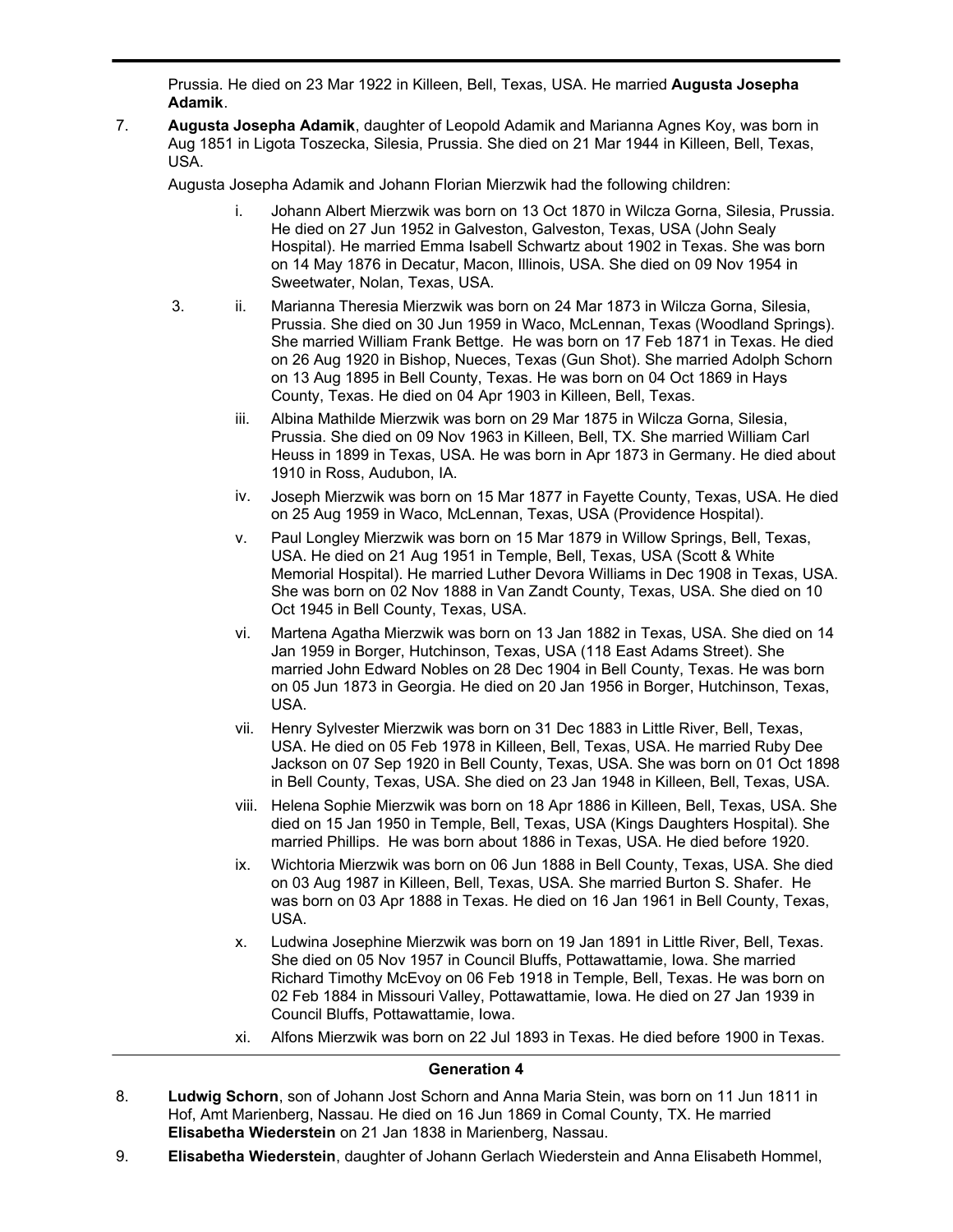**Elisabetha Wiederstein**, daughter of Johann Gerlach Wiederstein and Anna Elisabeth Hommel, was born on 02 Mar 1809 in Hof, Amt Marienberg, Nassau. She died on 12 Dec 1902 in Bell County, TX.

Elisabetha Wiederstein and Ludwig Schorn had the following children:

- 4. i. Heinrich Wilhelm Schorn was born on 20 Apr 1838 in Hof, Amt Marienberg, Nassau. He died on 02 Dec 1913 in Bell County, TX. He married Magdalene Hombach on 10 Aug 1868 in Comal County, TX. She was born on 11 Jun 1847 in Comal County, Texas. She died on 25 Mar 1919 in Bell County, TX.
	- ii. August Schorn was born on 28 Sep 1839 in Hof, Amt Marienberg, Nassau. He died on 08 Jun 1909 in Guadalupe County, Texas, USA. He married Caroline Reiley on 10 Apr 1864 in Comal County, TX. She was born on 24 Dec 1844 in Kulm, Weichsel, Nassau. She died on 02 Dec 1923 in Redwood, Guadalupe, Texas, USA.
	- iii. Unnamed Schorn was born on 17 Dec 1843 in Hof, Amt Marienberg, Nassau. She died on 17 Dec 1843 in Hof, Amt Marienberg, Nassau.
	- iv. Johannette Schorn was born on 17 Dec 1843 in Hof, Amt Marienberg, Nassau. She died before 1851 in Hof, Amt Marienberg, Nassau.
	- v. Jakob Gustav Schorn was born on 19 May 1850 in Hof, Amt Marienberg, Nassau. He died before 1870.
- **Georg Felix Hombach**, son of Bernard Hombach and Catharina Rausch, was born on 20 Nov 1822 in Hallgarten, Amt Eltville, Nassau. He died about 1851. He married **Elisabeth Gaertner** on 08 Jan 1847 in New Braunfels, Comal, Texas. 10.
- **Elisabeth Gaertner** was born in May 1821 in Feldbacher Hof, Amt Dillenburg, Nassau. She died on 04 Jan 1903 in San Antonio, Bexar, Texas, USA. 11.

Elisabeth Gaertner and Georg Felix Hombach had the following children:

- 5. i. Magdalene Hombach was born on 11 Jun 1847 in Comal County, Texas. She died on 25 Mar 1919 in Bell County, TX. She married Heinrich Wilhelm Schorn on 10 Aug 1868 in Comal County, TX. He was born on 20 Apr 1838 in Hof, Amt Marienberg, Nassau. He died on 02 Dec 1913 in Bell County, TX.
	- ii. Carl Theodor Hombach was born on 12 Jul 1850 in Texas, USA.

# 12. **Mierzwik**.

9.

Mierzwik had the following children:

- 6. i. Johann Florian Mierzwik was born on 16 May 1844 in Kreis Pless, Silesia, Prussia. He died on 23 Mar 1922 in Killeen, Bell, Texas, USA. He married Augusta Josepha Adamik. She was born in Aug 1851 in Ligota Toszecka, Silesia, Prussia. She died on 21 Mar 1944 in Killeen, Bell, Texas, USA.
	- ii. Clemans Mierzwik was born in Nov 1855 in Prussia. He died on 25 Jan 1941 in Los Angeles, Los Angeles, CA. He married Franciska Lazar about 1878 in Prussia. She was born on 26 Feb 1860 in Silesia, Prussia (village unknown). She died on 21 Apr 1939 in Belton, Bell, TX.
- **Leopold Adamik**, son of Walentin Adamik and Rosalia Kinochl, was born on 11 Nov 1812 in Centawa, Silesia, Prussia. He died on 28 Apr 1905 in Texas, USA. He married **Marianna Agnes Koy** on 21 May 1837 in Rosmierz, Silesia, Prussia. 14.
- **Marianna Agnes Koy**, daughter of Johann Koy and Josepha Floriana Kurtz, was born on 08 Jan 1820 in Kadlub, Silesia, Prussia. She died on 28 Mar 1897 in Texas, USA. 15.

Marianna Agnes Koy and Leopold Adamik had the following children:

- i. Josephus Adamik was born on 12 Jul 1838 in Kadlub, Silesia, Prussia.
- ii. Juliana Adamik was born on 14 May 1840 in Kadlub, Silesia, Prussia.
- iii. Ludovicus Adamik was born on 03 Sep 1841 in Kadlub, Silesia, Prussia.
- iv. Katharina Adamik was born on 14 Nov 1843 in Kadlub, Silesia, Prussia. She died on 20 Mar 1938 in Killeen, Bell, Texas. She married Francis Rubal on 19 Mar 1877 in Mentz, Colorado, TX. He died before 1880 in Texas, USA.
- v. Carl Adamik was born on 29 Oct 1845 in Kadlub, Silesia, Prussia.
- vi. Theodor Adamik was born in 1848 in Ligota Toszecka, Silesia, Prussia.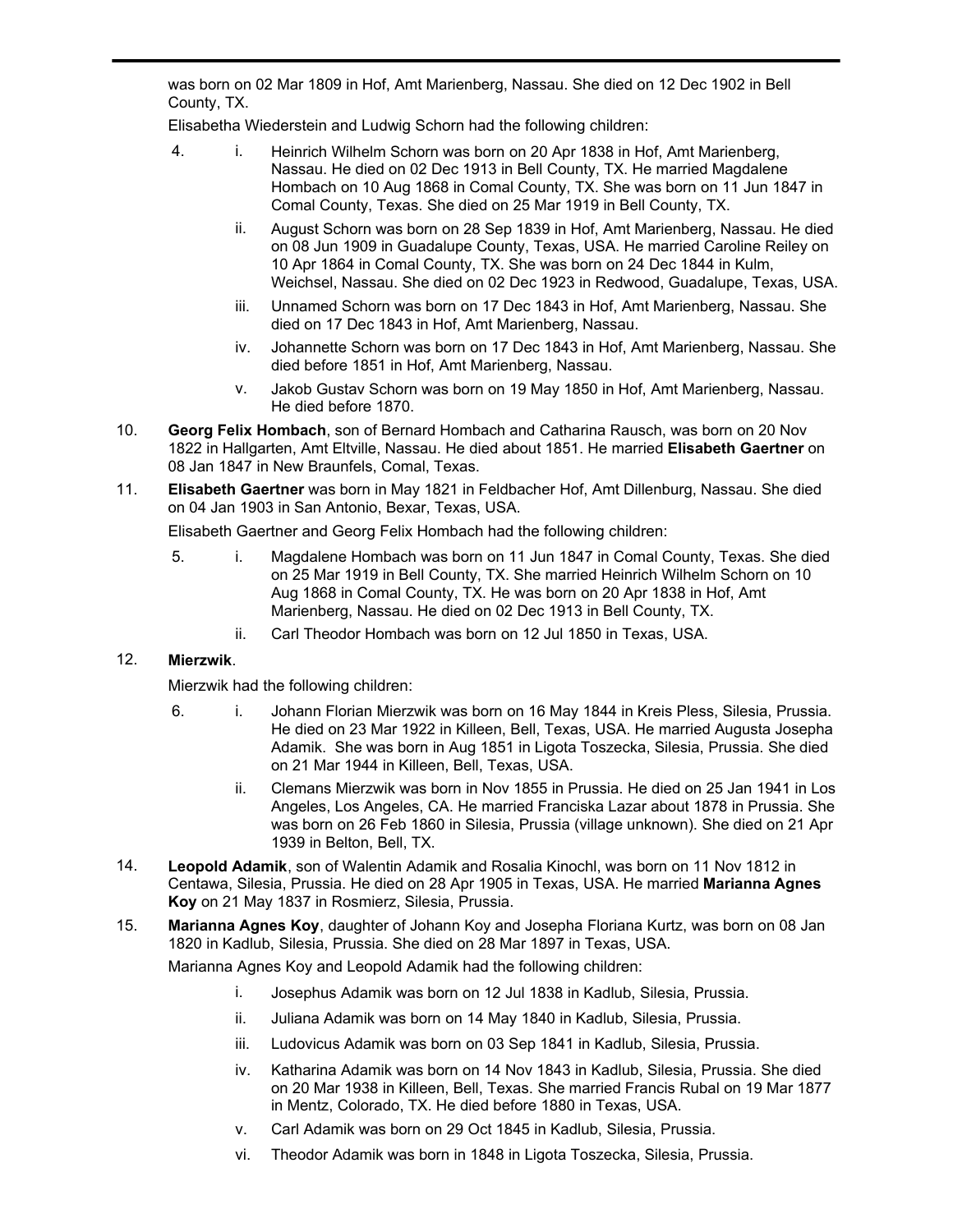- vii. Philippina Adamik was born in 1850 in Ligota Toszecka, Silesia, Prussia.
- 7. viii. Augusta Josepha Adamik was born in Aug 1851 in Ligota Toszecka, Silesia, Prussia. She died on 21 Mar 1944 in Killeen, Bell, Texas, USA. She married Johann Florian Mierzwik. He was born on 16 May 1844 in Kreis Pless, Silesia, Prussia. He died on 23 Mar 1922 in Killeen, Bell, Texas, USA. She married an unknown spouse in 1868.
	- ix. Anastasia Adamik was born in 1854 in Ligota Toszecka, Silesia, Prussia.
	- x. Marianna Adamik was born on 24 Feb 1857 in Ligota Toszecka, Silesia, Prussia. She died on 24 Feb 1857 in Ligota Toszecka, Silesia, Prussia.
	- xi. Johann Adamik was born on 06 Mar 1858 in Ligota Toszecka, Silesia, Prussia. He died on 18 Nov 1932 in Temple, Bell, Texas, USA. He married Elizabeth Brod on 21 Nov 1882 in Mentz, Colorado, Texas, USA. She was born on 10 Oct 1865 in Bernardo, Colorado, Texas, USA. She died on 26 Feb 1899 in Temple, Bell, Texas, USA. He married Antonia Lohberger on 28 Oct 1908 in Temple, Bell, Texas, USA. She was born on 15 Nov 1875 in Austria. She died on 20 Oct 1928 in Temple, Bell, Texas.
	- xii. George Hyacinth Adamik was born on 16 Aug 1860 in Ligota Toszecka, Silesia, Prussia. He died on 12 Jul 1927 in Temple, Bell, TX. He married Mary Glueck on 11 May 1886 in Texas, USA. She was born on 09 Aug 1855 in Cat Spring, Austin, Texas, USA. She died on 11 Feb 1933 in Temple, Bell, Texas, USA.

## **Generation 5**

- **Johann Jost Schorn**, son of Johannes Peter Schorn and Anna Maria, was born on 31 May 1784 in Stein, Nassau. He died on 20 Jan 1827 in Hof, Amt Marienberg, Nassau. He married **Anna Maria Stein** on 25 May 1803 in Marienberg, Nassau. 16.
- **Anna Maria Stein** was born on 01 Apr 1787 in Hof, Amt Marienberg, Nassau. She died on 19 Dec 1838 in Hof, Amt Marienberg, Nassau. 17.

Anna Maria Stein and Johann Jost Schorn had the following child:

- 8. i. Ludwig Schorn was born on 11 Jun 1811 in Hof, Amt Marienberg, Nassau. He died on 16 Jun 1869 in Comal County, TX. He married Elisabetha Wiederstein on 21 Jan 1838 in Marienberg, Nassau. She was born on 02 Mar 1809 in Hof, Amt Marienberg, Nassau. She died on 12 Dec 1902 in Bell County, TX.
- **Johann Gerlach Wiederstein**, son of Johann Christ Wiederstein and Anna Elisabetha Spornhauer, was born on 08 Oct 1769 in Hof, Amt Marienberg, Nassau. He died on 02 Mar 1837 in Hof, Amt Marienberg, Nassau. He married **Anna Elisabeth Hommel** on 17 Jun 1798 in Marienberg, Nassau. 18.
- **Anna Elisabeth Hommel**, daughter of Johann Tonges Hommel and Anna Catharina Schuhmann, was born on 25 Nov 1781 in Hof, Amt Marienberg, Nassau. She died on 27 Dec 1836 in Hof, Amt Marienberg, Nassau. 19.

Anna Elisabeth Hommel and Johann Gerlach Wiederstein had the following children:

- i. Johann Peter Wiederstein was born on 01 Mar 1801 in Hof, Amt Marienberg, Nassau. He died on 15 Mar 1801 in Hof, Amt Marienberg, Nassau.
- ii. Johann Heinrich Wiederstein was born on 23 Aug 1803 in Hof, Amt Marienberg, Nassau. He died on 10 Sep 1825 in Hof, Amt Marienberg, Nassau.
- iii. Johann Anton Wiederstein was born on 02 Oct 1806 in Hof, Amt Marienberg, Nassau. He died in 1889 in Iowa, USA. He married Anna Catharina Jung on 15 Dec 1833 in Marienberg, Nassau. She was born on 17 Jan 1807 in Hof, Amt Marienberg, Nassau.
- 9. iv. Elisabetha Wiederstein was born on 02 Mar 1809 in Hof, Amt Marienberg, Nassau. She died on 12 Dec 1902 in Bell County, TX. She married Ludwig Schorn on 21 Jan 1838 in Marienberg, Nassau. He was born on 11 Jun 1811 in Hof, Amt Marienberg, Nassau. He died on 16 Jun 1869 in Comal County, TX.
	- v. Christian Wiederstein was born on 12 Jul 1811 in Hof, Amt Marienberg, Nassau. He died on 20 Jan 1812 in Hof, Amt Marienberg, Nassau.
	- vi. Johannes Wiederstein was born on 28 Dec 1812 in Hof, Amt Marienberg, Nassau.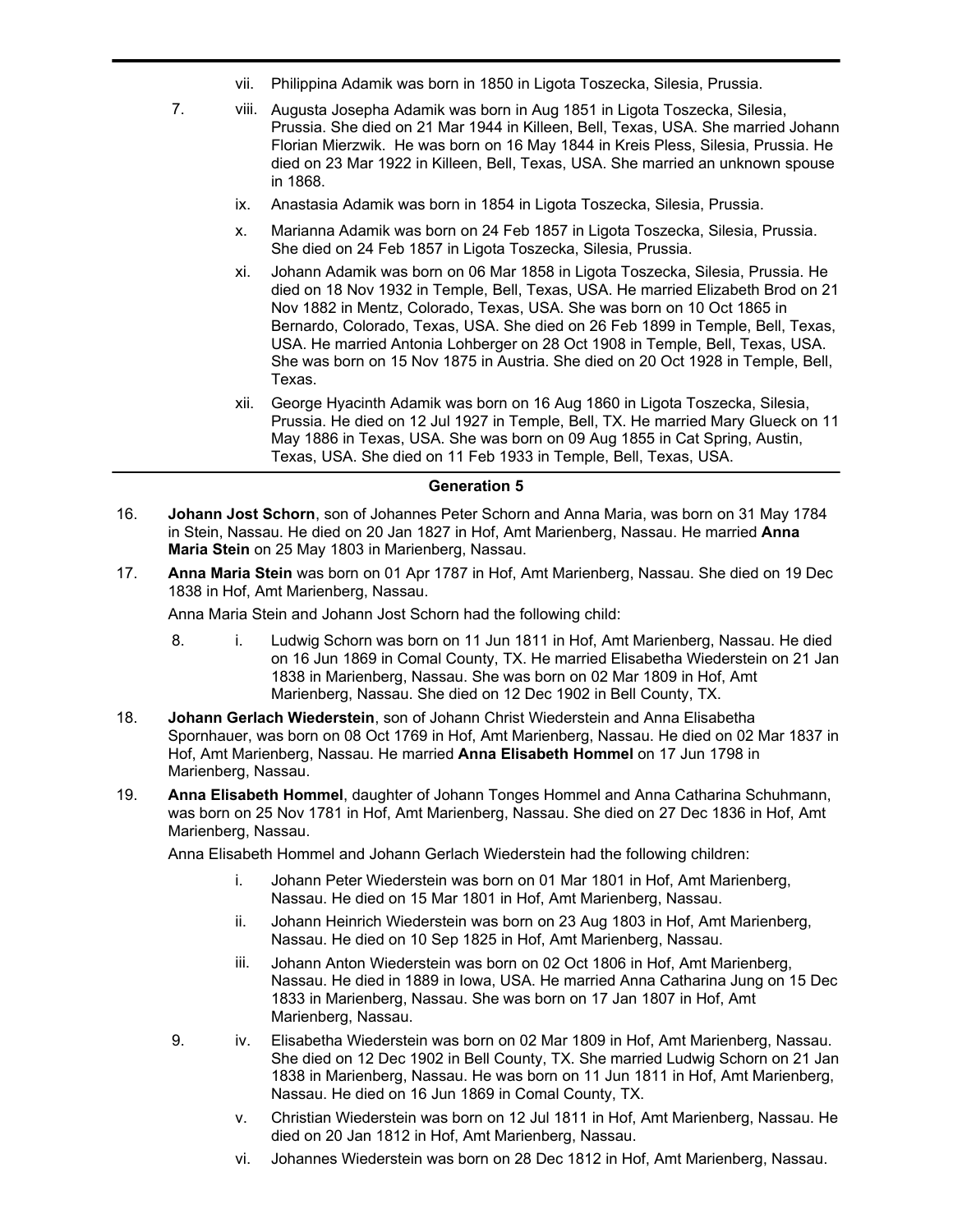He died on 02 Oct 1894 in New Braunfels, Comal, TX. He married Christine Louise Uhr on 05 Oct 1845 in Marienberg, Nassau. She was born on 14 Apr 1819 in Hof, Amt Marienberg, Nassau. She died on 31 Dec 1883 in New Braunfels, Comal, TX.

vii. Johann Matthias Wiederstein was born on 02 Jan 1816 in Hof, Amt Marienberg, Nassau. He died on 21 Jun 1821 in Hof, Amt Marienberg, Nassau.

vi. Johannes Wiederstein was born on 28 Dec 1812 in Hof, Amt Marienberg, Nassau.

- viii. Eberhard Christian Wiederstein was born on 10 Jul 1819 in Hof, Amt Marienberg, Nassau. He died on 16 Jul 1819 in Hof, Amt Marienberg, Nassau.
- ix. Heinrich Albert Wiederstein was born on 10 Dec 1820 in Hof, Amt Marienberg, Nassau. He died on 15 Aug 1868 in Texas, USA. He married Wilhelmine Diehl on 23 Jan 1848 in New Braunfels, Comal, TX. She was born on 08 Mar 1824 in Willingen, Amt Marienberg, Nassau. She died on 06 Jan 1902 in Texas, USA.
- x. Christine Wiederstein was born on 28 Aug 1826 in Hof, Amt Marienberg, Nassau. She died on 11 May 1895 in Comal County, TX. She married Christian Hanz on 20 Jun 1852 in New Braunfels, Comal, TX. He was born on 07 Oct 1812 in Oellingen, Amt Marienberg, Nassau. He died on 21 Mar 1896 in Comal County, TX.
- **Bernard Hombach**, son of Edmund Adam Hombach and Catharina Stettler, was born on 28 Dec 1791 in Hallgarten, Amt Eltville, Nassau. He died on 01 Jun 1847 in New Braunfels, Comal, Texas. He married **Catharina Rausch** on 04 May 1818 in Hallgarten, Amt Eltville, Nassau. 20.
- **Catharina Rausch** was born on 25 May 1795 in Hallgarten, Amt Eltville, Nassau. She died on 17 Feb 1832 in Hallgarten, Amt Eltville, Nassau. 21.

Catharina Rausch and Bernard Hombach had the following children:

- i. Katharina Hombach was born on 19 Feb 1819 in Hallgarten, Amt Eltville, Nassau. She died on 18 Feb 1883 in Hallgarten, Amt Eltville, Nassau. She married Adam Neujahr on 18 May 1840 in Hallgarten, Amt Eltville, Nassau. He was born on 20 Feb 1814 in Hallgarten, Amt Eltville, Nassau.
- ii. Magdalena Hombach was born on 21 Apr 1821 in Hallgarten, Amt Eltville, Nassau. She died on 18 Oct 1875 in Gillespie County, TX. She married Christian Vogel after 1850. He was born on 09 Sep 1824 in Niedelelbert, amt Montabaur, Nassau. He died on 03 Feb 1889. She married Johann Besier on 29 Nov 1847 in Comal County, TX. He was born on 16 May 1816 in Hallgarten, Amt Eltville, Nassau.
- 10. iii. Georg Felix Hombach was born on 20 Nov 1822 in Hallgarten, Amt Eltville, Nassau. He died about 1851. He married Elisabeth Gaertner on 08 Jan 1847 in New Braunfels, Comal, Texas. She was born in May 1821 in Feldbacher Hof, Amt Dillenburg, Nassau. She died on 04 Jan 1903 in San Antonio, Bexar, Texas, USA.
	- iv. Anna Maria Hombach was born on 13 Dec 1824 in Hallgarten, Amt Eltville, Nassau. She died on 06 Apr 1880 in Hallgarten, Amt Eltville, Nassau. She married Caspar Dietrich on 26 Jan 1845 in Hallgarten, Amt Eltville, Nassau. He was born on 12 Sep 1819 in Hallgarten, Amt Eltville, Nassau.
	- v. Christina Hombach was born on 19 Apr 1827 in Hallgarten, Amt Eltville, Nassau. She died after 1886 in Hallgarten, Amt Eltville, Nassau. She married Johann Vincenz Kreis on 31 Dec 1848 in Hallgarten, Amt Eltville, Nassau. He was born on 22 Jan 1822 in Hallgarten, Amt Eltville, Nassau. He died on 25 Apr 1881 in Hallgarten, Amt Eltville, Nassau.
	- vi. Clara Hombach was born on 23 Sep 1829 in Hallgarten, Amt Eltville, Nassau. She died on 24 Jun 1842 in Hallgarten, Amt Eltville, Nassau.
- **Walentin Adamik**, son of Thadaeus Adamik and Marianna Hasterok, was born on 17 Jan 1782 in Kadlub, Silesia, Prussia. He married **Rosalia Kinochl**. 28.

# 29. **Rosalia Kinochl**.

Rosalia Kinochl and Walentin Adamik had the following children:

- 14. i. Leopold Adamik was born on 11 Nov 1812 in Centawa, Silesia, Prussia. He died on 28 Apr 1905 in Texas, USA. He married Marianna Agnes Koy on 21 May 1837 in Rosmierz, Silesia, Prussia. She was born on 08 Jan 1820 in Kadlub, Silesia, Prussia. She died on 28 Mar 1897 in Texas, USA.
	- ii. Josepha Adamik was born about 1820. She married Walentin Anderwald on 25 Feb 1840 in Grodzisko, Silesia, Prussia.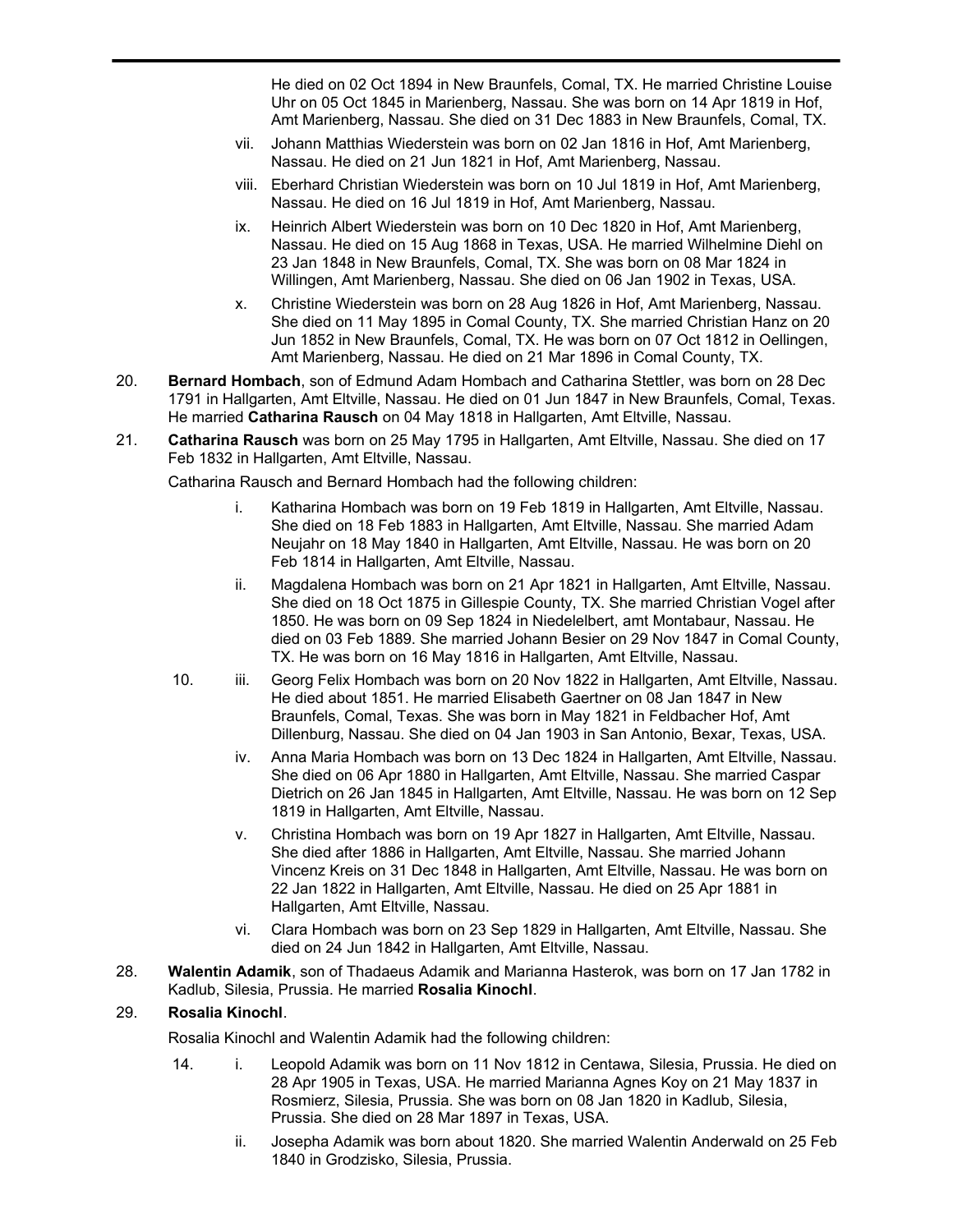- **Johann Koy**, son of Matthaeus Koy and Marianna Urban, was born on 29 Apr 1786 in Kadlub, Silesia, Prussia. He died on 05 Mar 1861 in Kadlub, Silesia, Prussia. He married **Josepha Floriana Kurtz** on 06 Nov 1810 in Rosmierz, Silesia, Prussia. 30.
- **Josepha Floriana Kurtz**, daughter of Florian Kurtz and Victoria Baebel, was born on 06 Sep 1788 in Schimischow, Silesia, Prussia. She died on 07 Dec 1866 in Kadlub, Silesia, Prussia. 31.

Josepha Floriana Kurtz and Johann Koy had the following children:

- i. Maria Anna Koy was born on 07 Feb 1812 in Kadlub, Silesia, Prussia. She died before 1847 in Texas, USA.
- ii. Josepha Koy was born on 09 Jan 1814 in Kadlub, Silesia, Prussia. She died before 1847 in Kadlub, Silesia, Prussia.
- iii. Franz Michael Koy was born on 15 Sep 1816 in Kadlub, Silesia, Prussia. He died on 02 Jan 1895 in Sealy, Austin, Texas, USA. He married Mathilda Clara Eva Ratuschny on 15 Oct 1844 in Rosmierz, Silesia, Prussia. She was born on 16 Nov 1825 in Silesia, Prussia. She died on 24 Jul 1882 in Cat Spring, Austin, Texas, USA.
- iv. Frederick Johann Koy was born on 01 Nov 1818 in Kadlub, Silesia, Prussia. He died before 1847 in Kadlub, Silesia, Prussia.
- 15. v. Marianna Agnes Koy was born on 08 Jan 1820 in Kadlub, Silesia, Prussia. She died on 28 Mar 1897 in Texas, USA. She married Leopold Adamik on 21 May 1837 in Rosmierz, Silesia, Prussia. He was born on 11 Nov 1812 in Centawa, Silesia, Prussia. He died on 28 Apr 1905 in Texas, USA.
	- vi. Francisca Koy was born on 28 Feb 1822 in Kadlub, Silesia, Prussia. She married Josef Mainczyk before 26 Feb 1847 in Kadlub, Silesia, Prussia.
	- vii. Ludwina Katarina Koy was born on 09 Apr 1824 in Kadlub, Silesia, Prussia. She died on 01 Nov 1908 in Austin County, TX. She married Franz Glueck on 09 May 1841 in Rosmierz, Silesia, Prussia. He was born on 31 Mar 1819 in Kadlub, Silesia, Prussia. He died on 19 Oct 1887 in Austin County, TX.
	- viii. Josephus Koy was born on 26 Mar 1826 in Kadlub, Silesia, Prussia. He died before 1847 in Kadlub, Silesia, Prussia.
	- ix. Barbara Koy was born on 30 Nov 1828 in Kadlub, Silesia, Prussia. She died before 1847 in Kadlub, Silesia, Prussia.
	- x. Mathilde Koy was born on 13 Mar 1831 in Kadlub, Silesia, Prussia.

## **Generation 6**

- **Johannes Peter Schorn**, son of Johannes Peter Schorn and Anna Maria, was born on 25 Sep 1746 in Stein, Nassau. He married **Anna Maria** on 28 May 1775 in Neukirch, Nassau. 32.
- 33. **Anna Maria** was born about 1746.

Anna Maria and Johannes Peter Schorn had the following child:

- 16. i. Johann Jost Schorn was born on 31 May 1784 in Stein, Nassau. He died on 20 Jan 1827 in Hof, Amt Marienberg, Nassau. He married Anna Maria Stein on 25 May 1803 in Marienberg, Nassau. She was born on 01 Apr 1787 in Hof, Amt Marienberg, Nassau. She died on 19 Dec 1838 in Hof, Amt Marienberg, Nassau.
- **Johann Christ Wiederstein**, son of Wiederstein, was born about 1747 in Nassau. He died about 1800 in Nassau. He married **Anna Elisabetha Spornhauer** about 1767. 36.
- 37. **Anna Elisabetha Spornhauer** was born about 1747 in Nassau. She died about 1800 in Nassau.

Anna Elisabetha Spornhauer and Johann Christ Wiederstein had the following child:

- 18. i. Johann Gerlach Wiederstein was born on 08 Oct 1769 in Hof, Amt Marienberg, Nassau. He died on 02 Mar 1837 in Hof, Amt Marienberg, Nassau. He married Anna Elisabeth Hommel on 17 Jun 1798 in Marienberg, Nassau. She was born on 25 Nov 1781 in Hof, Amt Marienberg, Nassau. She died on 27 Dec 1836 in Hof, Amt Marienberg, Nassau.
- **Johann Tonges Hommel** was born about 1756. He married **Anna Catharina Schuhmann** about 1779. 38.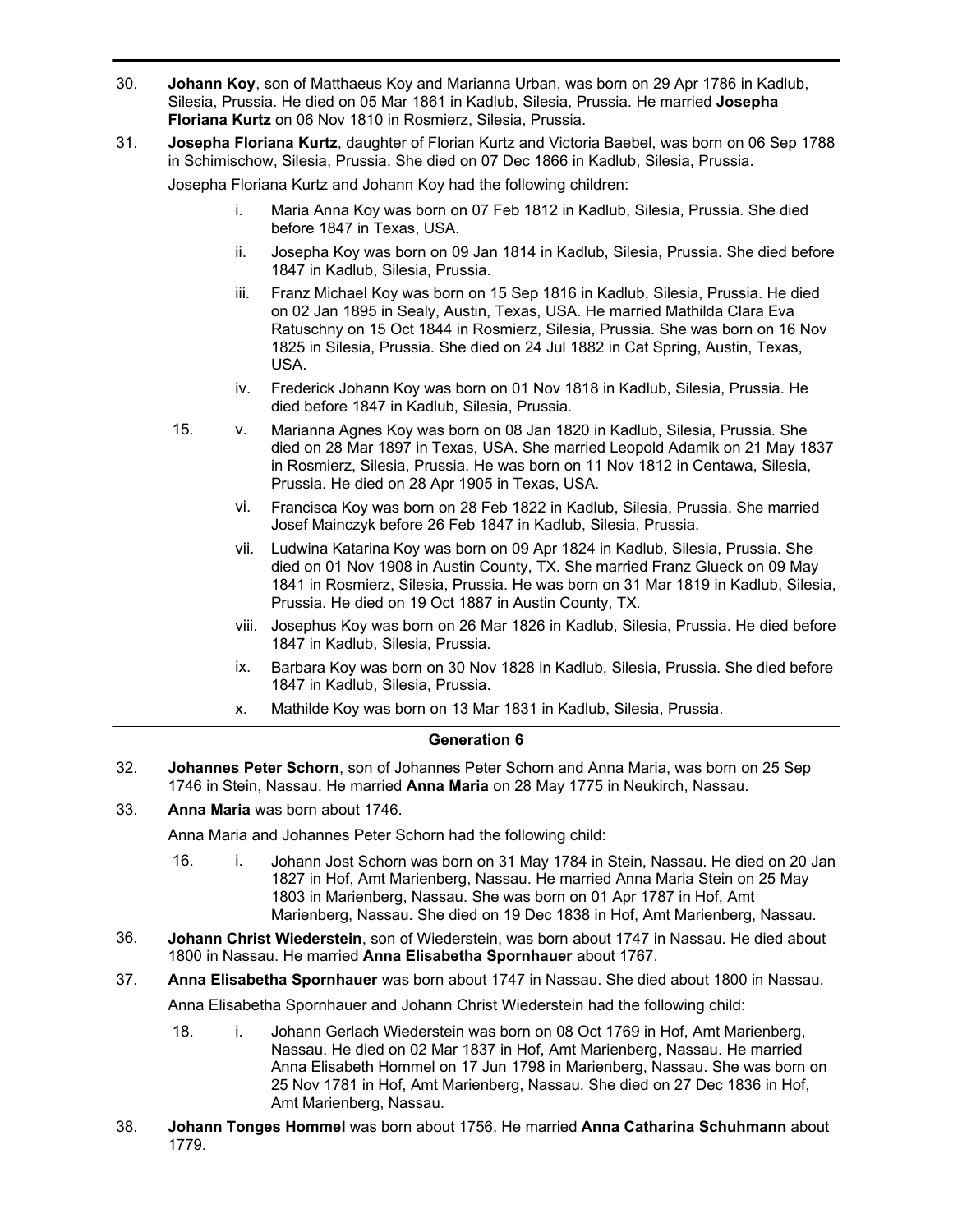39. **Anna Catharina Schuhmann** was born on 28 Feb 1759 in Hof, Amt Marienberg, Nassau.

Anna Catharina Schuhmann and Johann Tonges Hommel had the following child:

- 19. i. Anna Elisabeth Hommel was born on 25 Nov 1781 in Hof, Amt Marienberg, Nassau. She died on 27 Dec 1836 in Hof, Amt Marienberg, Nassau. She married Johann Gerlach Wiederstein on 17 Jun 1798 in Marienberg, Nassau. He was born on 08 Oct 1769 in Hof, Amt Marienberg, Nassau. He died on 02 Mar 1837 in Hof, Amt Marienberg, Nassau.
- **Edmund Adam Hombach**, son of Christian Hombach and Catharina, was born on 09 Oct 1760 in Hallgarten, Amt Eltville, Nassau. He died on 05 Sep 1825 in Hallgarten, Amt Eltville, Nassau. He married **Catharina Stettler** on 06 Mar 1790 in Hallgarten, Amt Eltville, Nassau. 40.
- **Catharina Stettler**, daughter of Joannes Wilhelm Stettler and Maria Margaretha Zell, was born on 14 Sep 1763 in Hallgarten, Amt Eltville, Nassau. She died on 03 Apr 1837 in Hallgarten, Amt Eltville, Nassau. 41.

Catharina Stettler and Edmund Adam Hombach had the following children:

- 20. i. Bernard Hombach was born on 28 Dec 1791 in Hallgarten, Amt Eltville, Nassau. He died on 01 Jun 1847 in New Braunfels, Comal, Texas. He married Catharina Rausch on 04 May 1818 in Hallgarten, Amt Eltville, Nassau. She was born on 25 May 1795 in Hallgarten, Amt Eltville, Nassau. She died on 17 Feb 1832 in Hallgarten, Amt Eltville, Nassau. He married Elisabetha Trittruff on 03 Feb 1817 in Hallgarten, Amt Eltville, Nassau. She was born about Apr 1792. She died on 11 Nov 1817 in Hallgarten, Amt Eltville, Nassau.
	- ii. Catharina Hombach was born on 17 Apr 1793 in Hallgarten, Amt Eltville, Nassau.
	- iii. Margaretha Hombach was born on 20 May 1794 in Hallgarten, Amt Eltville, Nassau. She died on 03 May 1795 in Hallgarten, Amt Eltville, Nassau.
	- iv. Georg Joseph Hombach was born on 05 Dec 1795 in Hallgarten, Amt Eltville, Nassau. He died on 15 Jan 1846. He married Christina Stein on 20 Nov 1825 in Hallgarten, Amt Eltville, Nassau. She was born on 08 Oct 1798 in Hallgarten, Amt Eltville, Nassau.
	- v. Michael Hombach was born on 22 Feb 1797 in Hallgarten, Amt Eltville, Nassau.
	- vi. Francisca Hombach was born on 25 Aug 1798 in Hallgarten, Amt Eltville, Nassau. She died before 1860 in New Braunfels, Comal, TX. She married Anton Riedel on 29 Sep 1827 in Stephanhausen, Amt Rudesheim, Nassau. He was born on 09 Jan 1791 in Stephanhausen, Amt Rudesheim, Nassau. He died on 28 Jan 1879 in New Braunfels, Comal, TX.
	- vii. Margaretha Hombach was born on 03 Dec 1799 in Hallgarten, Amt Eltville, Nassau. She died on 10 Dec 1799 in Hallgarten, Amt Eltville, Nassau.
	- viii. Edmund Hombach was born on 06 Jul 1801 in Hallgarten, Amt Eltville, Nassau. He died on 16 Feb 1802 in Hallgarten, Amt Eltville, Nassau.
	- ix. Catharina Hombach was born on 27 Oct 1802 in Hallgarten, Amt Eltville, Nassau. She died on 26 Sep 1844 in Hallgarten, Amt Eltville, Nassau.
	- x. Philipp Hombach was born on 09 Aug 1804 in Hallgarten, Amt Eltville, Nassau. He died on 15 Jul 1876 in Hallgarten, Amt Eltville, Nassau.
	- xi. Franz Hombach was born on 27 Jan 1806 in Hallgarten, Nassau.
	- xii. Gertrud Hombach was born on 09 Sep 1807 in Hallgarten, Amt Eltville, Nassau.
	- xiii. Magdalena Hombach was born on 20 Jun 1810 in Hallgarten, Amt Eltville, Nassau. She died on 28 Jun 1845 in New Braunfels, Comal, TX. She married Nicolaus Riedel on 22 Oct 1837 in Hallgarten, Amt Eltville, Nassau. He was born on 26 Jul 1810 in Stephanhausen, Nassau. He died on 03 Jun 1845 in New Braunfels, Comal, TX.
- 56. **Thadaeus Adamik**. He married **Marianna Hasterok** on 03 Nov 1778 in Kadlub, Silesia, Prussia.

## 57. **Marianna Hasterok**.

Marianna Hasterok and Thadaeus Adamik had the following children:

i. Marianna Adamik was born in 1780 in Kadlub, Silesia, Prussia.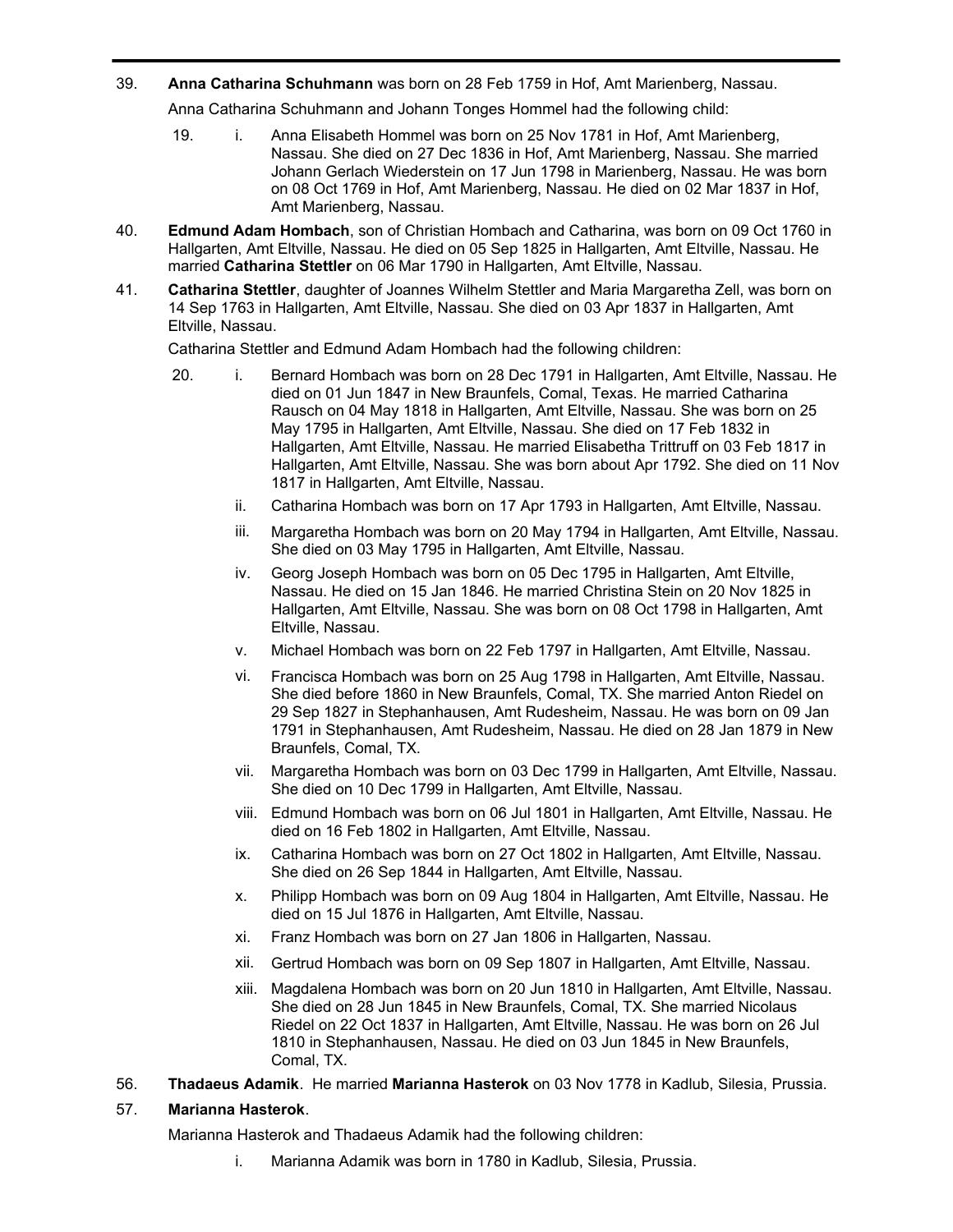- 28. ii. Walentin Adamik was born on 17 Jan 1782 in Kadlub, Silesia, Prussia. He married Rosalia Kinochl.
	- iii. Anton Adamik was born on 16 Jan 1785 in Kadlub, Silesia, Prussia.
- 60. **Matthaeus Koy**. He married **Marianna Urban** on 28 Sep 1773 in Kadlub, Silesia, Prussia.

# 61. **Marianna Urban**.

Marianna Urban and Matthaeus Koy had the following children:

- 30. i. Johann Koy was born on 29 Apr 1786 in Kadlub, Silesia, Prussia. He died on 05 Mar 1861 in Kadlub, Silesia, Prussia. He married Josepha Floriana Kurtz on 06 Nov 1810 in Rosmierz, Silesia, Prussia. She was born on 06 Sep 1788 in Schimischow, Silesia, Prussia. She died on 07 Dec 1866 in Kadlub, Silesia, Prussia.
	- ii. Catherine Koy was born on 11 Nov 1788 in Kadlub, Silesia, Prussia.
	- iii. Francisca Koy was born on 04 Jan 1791 in Kadlub, Silesia, Prussia.
	- iv. Jacobus Koy was born on 28 Jul 1793 in Kadlub, Silesia, Prussia.
	- v. Anton Koy was born on 11 Jan 1798 in Kadlub, Silesia, Prussia. He married Francisca on 05 Sep 1819 in Rosmierz, Silesia, Prussia. She was born about 1798.
	- vi. Simon Koy was born in Silesia, Prussia (possibly Kadlub). He married Francisca Gomolla on 03 Jan 1828 in Rosmierz, Silesia, Prussia.
	- vii. Marie Koy was born in Silesia, Prussia (possibly Kadlub). She married Simon Sklarz.
	- viii. Hedwig Koy was born in Silesia, Prussia (possibly Kadlub). She married Joanis Perzik.
- 62. **Florian Kurtz** was born about 1766. He married **Victoria Baebel** about 1786.
- 63. **Victoria Baebel** was born about 1766.

Victoria Baebel and Florian Kurtz had the following child:

31. i. Josepha Floriana Kurtz was born on 06 Sep 1788 in Schimischow, Silesia, Prussia. She died on 07 Dec 1866 in Kadlub, Silesia, Prussia. She married Johann Koy on 06 Nov 1810 in Rosmierz, Silesia, Prussia. He was born on 29 Apr 1786 in Kadlub, Silesia, Prussia. He died on 05 Mar 1861 in Kadlub, Silesia, Prussia.

#### **Generation 7**

**Johannes Peter Schorn**, son of Johann Peter Schorn and Catharina, was born on 12 Nov 1702 in Stein, Nassau. He married **Anna Maria** about 1726 in Neukirch, Nassau. 64.

# 65. **Anna Maria** was born about 1702.

Anna Maria and Johannes Peter Schorn had the following child:

- 32. i. Johannes Peter Schorn was born on 25 Sep 1746 in Stein, Nassau. He married Anna Maria on 28 May 1775 in Neukirch, Nassau. She was born about 1746.
- 72. **Wiederstein** was born about 1725 in Nassau.

Wiederstein had the following children:

- 36. i. Johann Christ Wiederstein was born about 1747 in Nassau. He died about 1800 in Nassau. He married Anna Elisabetha Spornhauer about 1767. She was born about 1747 in Nassau. She died about 1800 in Nassau.
	- ii. Jost Wiederstein was born about 1764 in Nassau. He died about 1829 in Nassau. He married Anna Maria Steub about 1789. She was born about 1768 in Nassau. She died about 1833 in Nassau.
- **Christian Hombach**, son of Joannes Jodocus Hombach and Anna Margaretha Angermaier, was born on 25 Apr 1724 in Hallgarten, Nassau. He died on 12 May 1782 in Hallgarten, Nassau. He married **Catharina**. 80.
- 81. **Catharina** was born about 1721. She died on 06 Oct 1775 in Hallgarten, Nassau.

Catharina and Christian Hombach had the following child:

40. i. Edmund Adam Hombach was born on 09 Oct 1760 in Hallgarten, Amt Eltville,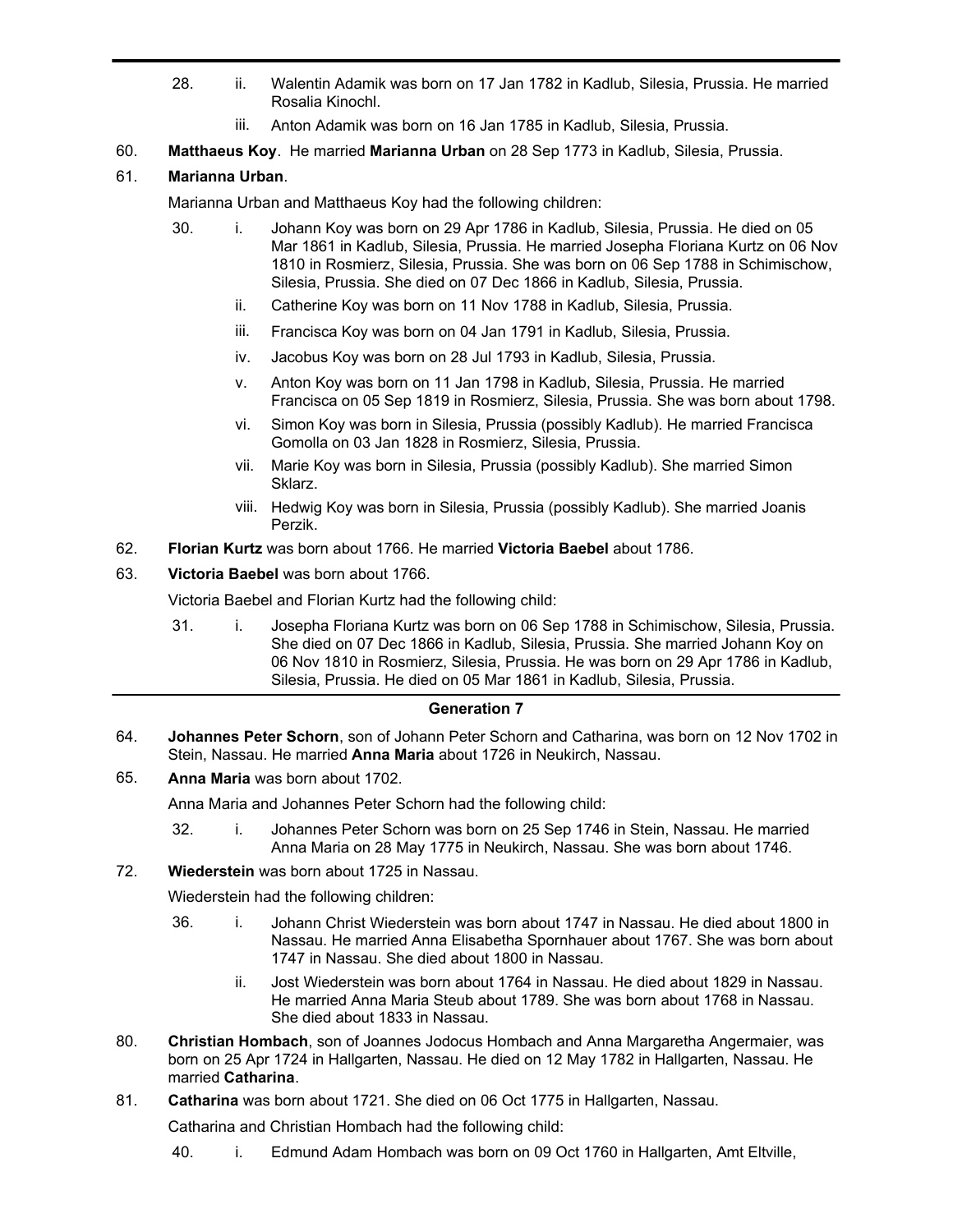40. i. Edmund Adam Hombach was born on 09 Oct 1760 in Hallgarten, Amt Eltville, Nassau. He died on 05 Sep 1825 in Hallgarten, Amt Eltville, Nassau. He married Catharina Stettler on 06 Mar 1790 in Hallgarten, Amt Eltville, Nassau. She was born on 14 Sep 1763 in Hallgarten, Amt Eltville, Nassau. She died on 03 Apr 1837 in Hallgarten, Amt Eltville, Nassau.

- **Joannes Wilhelm Stettler**, son of Joannes Peter Stettler and Maria Johanna, was born on 04 Feb 1734 in Hallgarten, Nassau. He died on 29 Jul 1792 in Hallgarten, Nassau. He married **Maria Margaretha Zell** on 05 Feb 1759 in Hallgarten, Nassau. 82.
- **Maria Margaretha Zell**, daughter of Joannes Wendelin Zell and Maria Eva Kneip, was born on 05 Apr 1730 in Hallgarten, Nassau. 83.

Maria Margaretha Zell and Joannes Wilhelm Stettler had the following child:

- 41. i. Catharina Stettler was born on 14 Sep 1763 in Hallgarten, Amt Eltville, Nassau. She died on 03 Apr 1837 in Hallgarten, Amt Eltville, Nassau. She married Edmund Adam Hombach on 06 Mar 1790 in Hallgarten, Amt Eltville, Nassau. He was born on 09 Oct 1760 in Hallgarten, Amt Eltville, Nassau. He died on 05 Sep 1825 in Hallgarten, Amt Eltville, Nassau.
- 112. **Jakob Adamik**. He married **Barbara Bieniek** on 04 Nov 1754 in Rosmierka, Silesia, Prussia.

## 113. **Barbara Bieniek**.

Barbara Bieniek and Jakob Adamik had the following child:

56. i. Thadaeus Adamik. He married Marianna Hasterok on 03 Nov 1778 in Kadlub, Silesia, Prussia.

## 114. **Nikolaus Hasterok**.

Nikolaus Hasterok had the following child:

- 57. i. Marianna Hasterok. She married Thadaeus Adamik on 03 Nov 1778 in Kadlub, Silesia, Prussia.
- 120. **Andreas Koy** was born in 1677. He died on 08 Jan 1763 in Kadlub, Silesia, Prussia.

Andreas Koy had the following children:

- i. Barbara Koy. She married Johannes Hugosch on 06 May 1765 in Grodzisko, Silesia, Prussia.
- ii. Franz Koy. He married Marianna Koprek.
- iii. Johannes Koy. He married Marianna Sprantzel on 28 Jan 1780 in Kadlub, Silesia, Prussia.
- iv. Marianna Koy. She married Vitus Smolarz on 31 Jul 1763 in Boritz, Silesia, Prussia.
- 60. v. Matthaeus Koy. He married Marianna Urban on 28 Sep 1773 in Kadlub, Silesia, Prussia.
	- vi. Georg Koy. He married Helena Pietruska on 01 Nov 1763 in Kadlub, Silesia, Prussia.
- 122. **Johann Urban** was born about 1744.

Johann Urban had the following child:

61. i. Marianna Urban. She married Matthaeus Koy on 28 Sep 1773 in Kadlub, Silesia, Prussia.

## **Generation 8**

- **Johann Peter Schorn**, son of Johann Schorn and Anna, was born about 1676 in Bretthausen, Nassau. He married **Catharina** in Jul 1698 in Neukirch, Nassau. 128.
- 129. **Catharina** was born about 1676.

Catharina and Johann Peter Schorn had the following child:

- 64. i. Johannes Peter Schorn was born on 12 Nov 1702 in Stein, Nassau. He married Anna Maria about 1726 in Neukirch, Nassau. She was born about 1702.
- **Joannes Jodocus Hombach**, son of Matthei Hombach and Anna Margaretha, was born about 1687. He died on 07 May 1765 in Hallgarten, Nassau. He married **Anna Margaretha Angermaier** 160.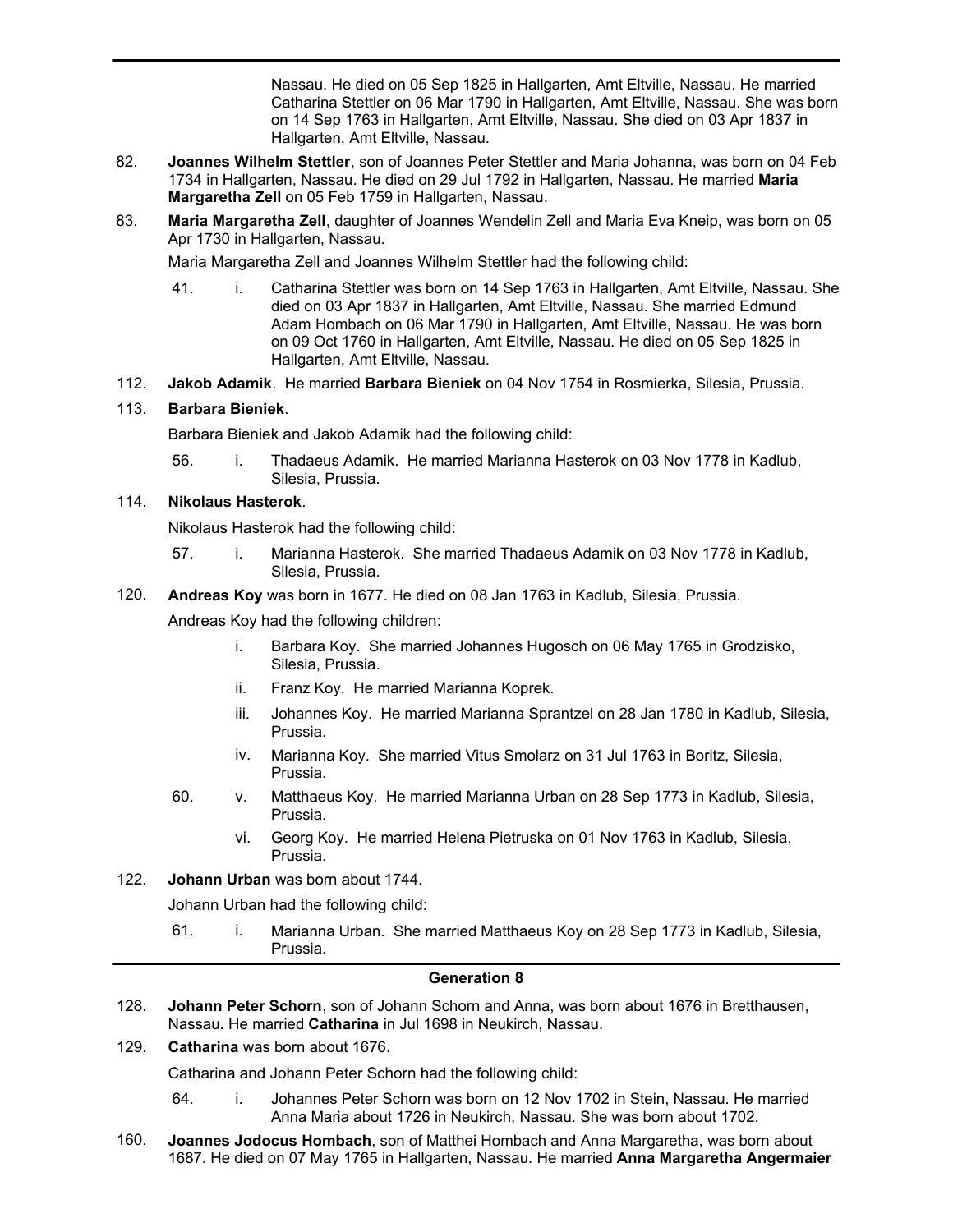1687. He died on 07 May 1765 in Hallgarten, Nassau. He married **Anna Margaretha Angermaier** on 24 Jan 1718 in Hallgarten, Nassau.

**Anna Margaretha Angermaier**, daughter of Joannes Jacob Angermaier and Apollonia, was born on 07 Mar 1686 in Hallgarten, Nassau. 161.

Anna Margaretha Angermaier and Joannes Jodocus Hombach had the following child:

- 80. i. Christian Hombach was born on 25 Apr 1724 in Hallgarten, Nassau. He died on 12 May 1782 in Hallgarten, Nassau. He married Catharina. She was born about 1721. She died on 06 Oct 1775 in Hallgarten, Nassau.
- **Joannes Peter Stettler**, son of Michael Stettler and Anna Maria Duengen, was born on 28 Sep 1702 in Hallgarten, Nassau. He died on 31 Oct 1758 in Hallgarten, Nassau. He married **Maria Johanna** on 15 May 1725 in Hallgarten, Nassau. 164.
- 165. **Maria Johanna** was born about 1702. She died on 22 Mar 1749 in Hallgarten, Nassau.

Maria Johanna and Joannes Peter Stettler had the following child:

- 82. i. Joannes Wilhelm Stettler was born on 04 Feb 1734 in Hallgarten, Nassau. He died on 29 Jul 1792 in Hallgarten, Nassau. He married Maria Margaretha Zell on 05 Feb 1759 in Hallgarten, Nassau. She was born on 05 Apr 1730 in Hallgarten, Nassau.
- **Joannes Wendelin Zell**, son of Jacob Zell and Christina Maria, was born about 1697. He died on 23 Feb 1767 in Hallgarten, Nassau. He married **Maria Eva Kneip** on 21 Feb 1729 in Hallgarten, Nassau. 166.
- **Maria Eva Kneip**, daughter of Christian Kneip, was born about 1704. She died on 06 Oct 1775 in Hallgarten, Nassau. 167.

Maria Eva Kneip and Joannes Wendelin Zell had the following child:

83. i. Maria Margaretha Zell was born on 05 Apr 1730 in Hallgarten, Nassau. She married Joannes Wilhelm Stettler on 05 Feb 1759 in Hallgarten, Nassau. He was born on 04 Feb 1734 in Hallgarten, Nassau. He died on 29 Jul 1792 in Hallgarten, Nassau.

# 226. **Michael Bieniek**.

Michael Bieniek had the following child:

113. i. Barbara Bieniek. She married Jakob Adamik on 04 Nov 1754 in Rosmierka, Silesia, Prussia.

## **Generation 9**

- **Johann Schorn**, son of Johannes Schorn and Margarethe, was born about 1645. He married **Anna** in 1664 in Neukirch, Nassau. 256.
- 257. **Anna** was born about 1645.

Anna and Johann Schorn had the following child:

- 128. i. Johann Peter Schorn was born about 1676 in Bretthausen, Nassau. He married Catharina in Jul 1698 in Neukirch, Nassau. She was born about 1676.
- 320. **Matthei Hombach** was born about 1667. He married **Anna Margaretha**.
- 321. **Anna Margaretha** was born about 1667.

Anna Margaretha and Matthei Hombach had the following child:

- 160. i. Joannes Jodocus Hombach was born about 1687. He died on 07 May 1765 in Hallgarten, Nassau. He married Anna Margaretha Angermaier on 24 Jan 1718 in Hallgarten, Nassau. She was born on 07 Mar 1686 in Hallgarten, Nassau.
- 322. **Joannes Jacob Angermaier** was born about 1660. He married **Apollonia**.
- 323. **Apollonia** was born about 1660. She died on 25 May 1710 in Hallgarten, Nassau.

Apollonia and Joannes Jacob Angermaier had the following child:

- 161. i. Anna Margaretha Angermaier was born on 07 Mar 1686 in Hallgarten, Nassau. She married Joannes Jodocus Hombach on 24 Jan 1718 in Hallgarten, Nassau. He was born about 1687. He died on 07 May 1765 in Hallgarten, Nassau.
- 328. **Michael Stettler**. He married **Anna Maria Duengen**.
- 329. **Anna Maria Duengen**. She died on 15 Feb 1718 in Hallgarten, Nassau.